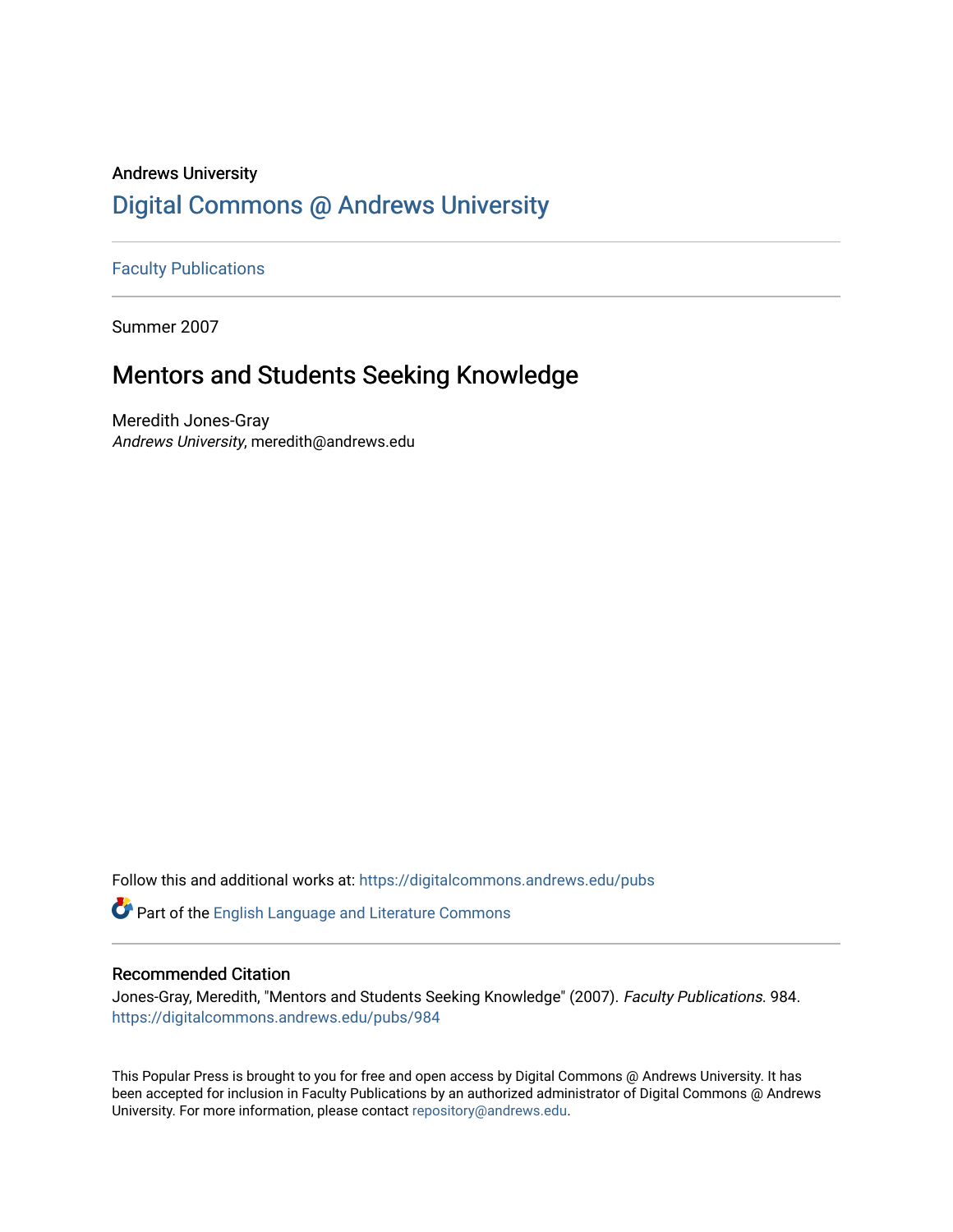# **Mentors and Students Seeking Knowledge**

#### *"Research...a magic word"*

A subtle revolution began on the campus of Emmanuel Missionary College around 1950. It was an academic revolution. Harder to track than the building boom that was captured in dramatic pictures. Not as easily quantified as the climbing enrollment numbers. It even started before the life-changing announcement of October 1958: "EMC—NEW UNIVERSITY SITE."1

Administrators liked to boast about the revolution nonetheless. President F. O. Rittenhouse included it in his report to the Andrews University Constituency Meeting of 1963. Among capital investment numbers, enrollment statistics, and student labor figures, he also reported these facts:<sup>2</sup>

#### **Teachers with doctorates**

1953 14 1958 26 1963 41

Rittenhouse probably found that, in a quick statistical summary, it was the only way he could sum up the academic change infiltrating the campus. For the numbers did not nearly describe the transformation of EMC's academic atmosphere. New faculty with advanced degrees, both masters and doctorates, were bringing to campus new ways of approaching the academic endeavor. Stimulated by their own recent graduate programs at institutions across the United States and the world, they carried with them a probing curiosity, thirst for more knowledge, a new respect for the mentor/student relationship—for what teachers and students investigating together could discover.

Dr. Rittenhouse addressed the issue further in his remarks to the constituents of 1963, alerting his audience to the new realities of higher education:

Research is indeed a magic word in higher education today....

Today no institution of higher learning can be said to be abreast of the current scene without doing at least some research.

...Research is stimulating to teachers and

students alike....Thus we face the dilemma of either proceeding judiciously with research or falling hopelessly behind. It is my view that we should not shrink from this type of activity....(154)

In fact, President Rittenhouse and his faculty had already "proceeded" with research. And they had already recruited and energized a new generation of researchers—their students. You might say it began with a basal metabolism machine and a freezer.

### **Alice and the Nutrinauts**

Alice Garrett Marsh knew, even before she moved back to Emmanuel Missionary College in 1950 with her biology professor husband, Dr. Frank Lewis Marsh, and her two children, Kendall and Sylvia, that she wanted to pursue research in her field of nutrition. In her graduate work at the University of Nebraska she had studied under Ruth Leverton, a pioneer woman in nutrition and biochemistry.3 Before she left Lincoln, as part of her hiring agreement, Marsh asked that the EMC Home Economics Department purchase two

items: a machine to measure basal energy metabolism and a freezer for preserving samples and foods in her scientific studies.

When the Marsh family arrived on campus in Berrien Springs, Alice discovered to her surprise that the freezer she had requested was already full. Beatrice Holquist, long-time EMC home economics teacher who was delighted with the new appliance, had done what every good homemaker should do: filled it full of the summer bounties of rural Michigan!<sup>4</sup> It was a defining moment in the revolution.

Alice Marsh made known her new ideas in research not long into her tenure at EMC. By March of 1952, she was already studying protein intake and low hemoglobin during the first-ever EMC blood drive.<sup>5</sup> Who was assisting her with the research? Students. Graduate assistant Claudia Eyre—planning and executing the study and undergraduates Janeth Scanlon, Janice Ivey, Ramona Hale, and Carol Wolfe—doing the "calculations."6

 Probably the most memorable of Marsh's many research projects, however, was "Operation Nutrinaut," conducted



The first group of Nutrinauts, February 1963, seated left to right are—Lynda Summers, Maxine Berger, Ruth Ann Barron, Suzanne Carle, Sherry-Lee Olson, Janet Wonderly and Diane Robinson. Research staff members standing left to right are—Ramona McCoun (likely), Sharlene Nelson, Roger Greenley, Barbara Jemison and Alice Marsh.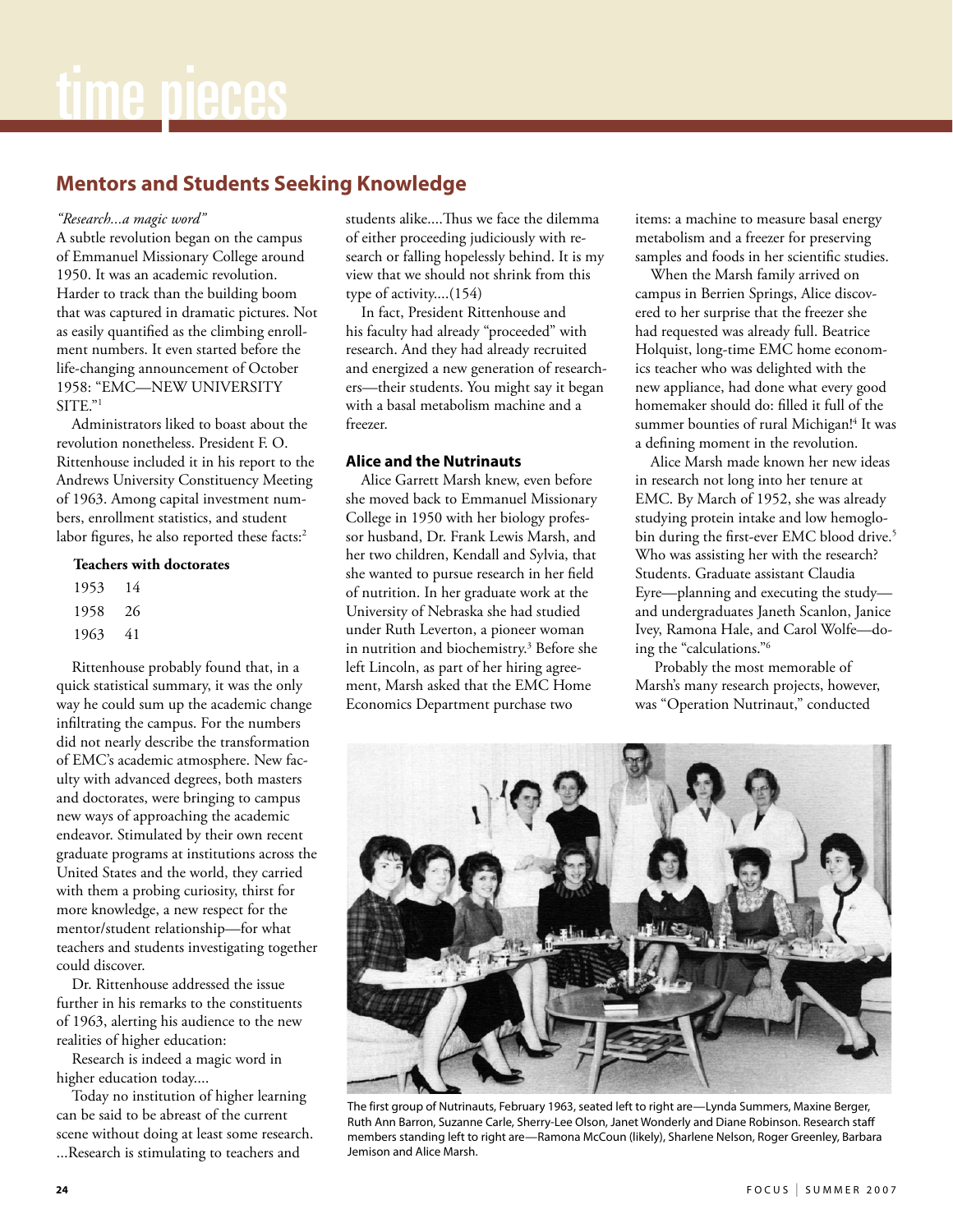# time pieces

with Dr. Dwain L. Ford, chair of the Chemistry Department and also a new force on campus for student research. Aglow with their new adventures in space, Americans of the early 1960s discovered a whole new set of words and metaphors for life on earth. The researchers of EMC were no different. When it came to referring to the subjects in their new study on the "metabolic response" of adolescent girls with a lacto-ovo-vegetarian diet, they chose the name "Nutrinauts"—a name, said Marsh, that was "timely and accepted and aided in giving the study a sense of importance."7

The *Student Movement* happily picked up on the motif. As the paper announced the second and then the third group of explorers in the field of nutrition, it devised appropriate headlines: "AU Nutrinauts Begin Countdown to No Food—No Water Research" and "Nutrinauts 'Blast-Off' into Thirty-Day Obit."8 Research had captured the campus imagination.

The project, conducted in three different phases in February 1963, October 1963, and January 1964, put a total of sixteen young women on a "rigorously controlled diet" for twenty-five days. The subjects' bodily excretions as well as blood samples were chemically analyzed for substances such as "nitrogen, calcium, phosphorus, magnesium, iron, and a number of blood constituents."9

The young women who participated in the study as the Nutrinauts were all between the ages of seventeen years, one month and eighteen years, eight months.<sup>10</sup> During the experiment they lived together in the new and modern home economics apartment on the third floor of the Life Sciences building (later Marsh Hall). Not only could the researchers monitor their subjects there twenty-four hours a day, they could also make their lives as pleasant as possible in spite of their strict dietary regime.

Sharon Ulloth Ekkens, a junior home economics major, volunteered to be a Nutrinaut in the fall of 1963. She had the interesting perspective, as a nutrition student, of being a subject in the research as well as working on the analysis of data for the following group of women. Marsh praised the Nutrinauts, "They are a self-disciplined, cooperative, happy group of girls who are scientifically minded."<sup>11</sup>

Sharon and her three colleagues, the second group in the study, received a gift to begin their stint—a special bracelet that read "No Food—No Water" to remind them that they could not eat anything not served to them by the research team or drink anything but the prescribed distilled water.<sup>12</sup> "We had to carry around water bottles and drink only the distilled water so that no extra minerals would come in the drinking water," Sharon remembers. "That was a nuisance and difficult to remember. I think we all forgot once and drank out of the water fountain and then felt guilty."13

Ekkens felt that the constant vigilance was even harder than twenty-five days of eating the food carefully meted out to the Nutrinauts by weight. The researchers tried valiantly to make the menus as varied and pleasant as possible, but the food had to be plain. Marsh's scientific report on the project gives a sample menu for one day:

#### **Breakfast**

Canned applesauce Choice of: Farina, Rice Krispies, Cheerios

#### **Lunch**

Rice or spaghetti Tomato puree Lettuce Pears in juice

**Dinner** Potato Green beans Celery ("fresh inner white stalks) Peaches in juice<sup>14</sup>

Sharon Ulloth Ekkens says, "I remember that the meals were very colorless and the portions were small. If we had lettuce for a salad it was always the lightest colored leaves. That was so they could gauge as accurately as possible the amount of vitamins





**Top:** The Nutrinauts made the front page of the *Student Movement*. Here Beverly Berger & Carola Blue (sitting) and Ingrid Schwantes & Sharon Ulloth (standing) receive their "No Food–No Water" bracelets from Dorothy Christensen, associate in research.

**Bottom:** Dwain Ford, chair of the chemistry department, co-chaired the Nutrinaut research project.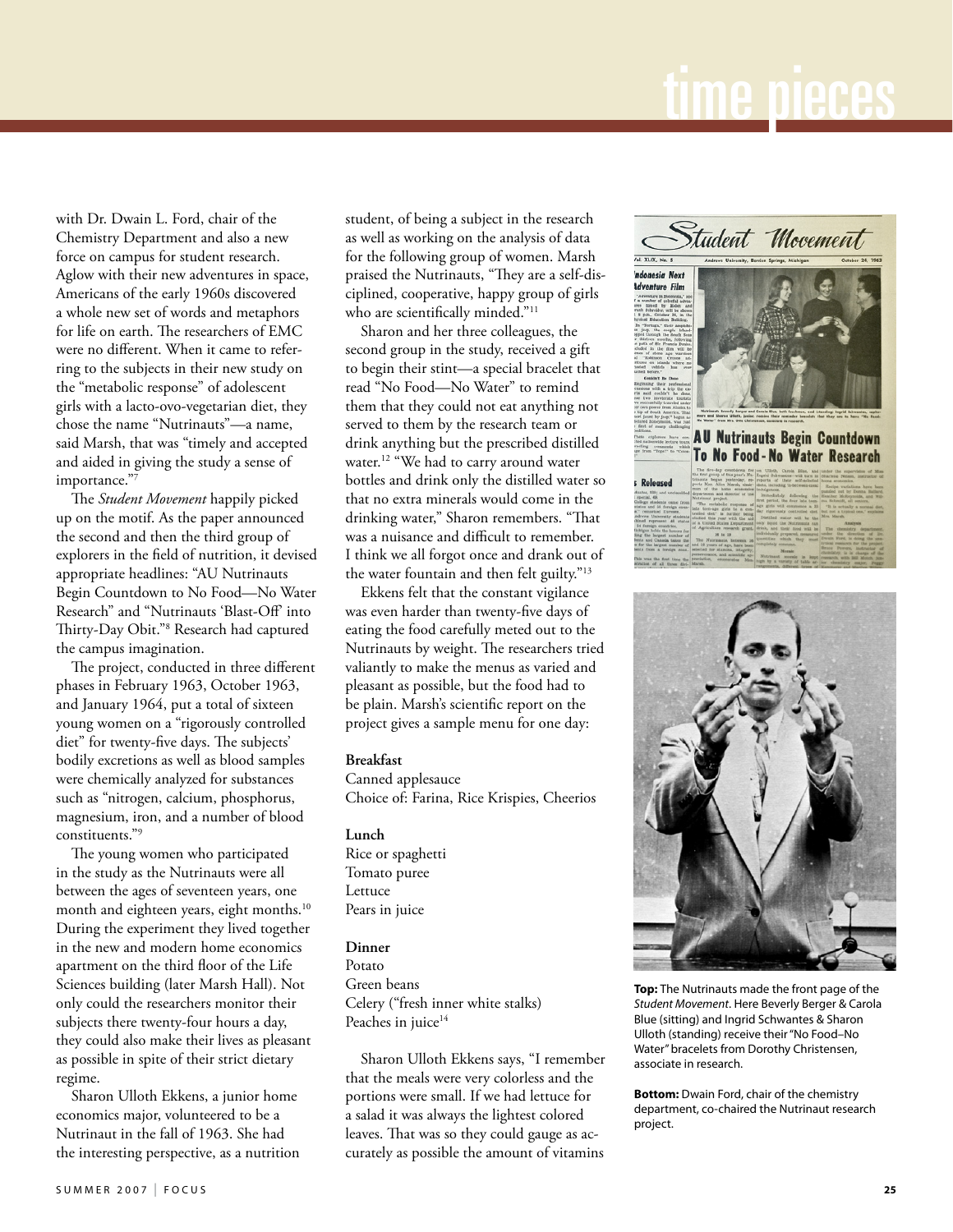# time pieces



**Above:** The food preparation team fixes carefully weighed meals for the Nutrinauts.

**Right:** Ariel Roth, professor of biology, observes snails used in schistosomiasis studies.



and minerals we were getting in our food. We took a vitamin pill supplement of a known content." At the end of a meal, Ekkens recalls, she never felt full. However, "I also felt the best that I had ever felt."

The researchers had thought carefully about the Nutrinauts' morale as well as their physical health during their enforced diet. Sylvia Marsh Fagal, then a junior dietetics major who followed in her mother's footsteps, was a member of the "Nutrichiefs," the team of faculty and student researchers who directed every phase of the study. She worked with her instructor in home economics, Sharlene Nelson Tessler, to brighten the lives of the subjects with appealing table arrangements, little surprises, and gifts.<sup>15</sup> In a drawing to reward them at the end of each week, the Nutrinauts could choose from a selection of "treats" such as notebooks, special pencils, or small decorative figurines.16 Ekkens recollects, "Sometimes we would joke at mealtime about the foods we were missing, but they did special things for us . . . and the food was always served very attractively. At the end of the study we had a meal for which we could each choose a special food, and there was a great celebration."

Perhaps the chief researcher bore much of the responsibility for the upbeat atmosphere that seemed to pervade the study.

Ekkens reminisces about Alice Marsh, "Mrs. Marsh was always fair, professional, cheerful, and exact. She explained well how to do something and was very enthusiastic."

One of the things that impressed Ekkens about Marsh was her professionalism and the fact that she received grants for her research. Marsh and her cochair for the project, Dwain Ford, received two contracts from the United States Department of Agriculture for a total of \$36,000.17 Together they involved at least four of their colleagues<sup>18</sup> and nineteen students in their research.

On the other side of the table, so to speak, from the Nutrinauts themselves worked many students such as Patricia Black, junior nutrition major, and G.William Mutch, junior chemistry major. Pat was a transfer student lured to Andrews University by Alice Marsh's promise of a role in a research project, something that was almost unheard of for an undergraduate student at the time, according to Mutch.

Although most of the campus attention focused on the Nutrinauts themselves, months of preparation took place before they could even begin to eat. Pat recalls Saturday nights spent fixing and freezing Nutrinaut food such as the 100 pounds of uncolored, unflavored, and unsalted margarine Marsh had procured for the study.

Every portion had to be weighed with exact accuracy—"to the fourth decimal place"—because that was what Marsh, the rigorous researcher, demanded, "absolute perfection." Once the diet began, Pat lived in the home economics apartment with the Nutrinauts as their student dean.<sup>19</sup>

Over in the chemistry building student assistant Bill Mutch presided over the analytical lab. Before the experiment even began, he and Pat Black put together the nutritional supplements that would be taken every day by the Nutrinauts.<sup>20</sup> Bill meticulously weighed the ingredients, putting them on glassine squares from which Pat painstakingly "packed" them into gelatin capsules. With the study underway, Pat carried the crucial biological samples from the apartment over to Bill every day: urine samples, fecal samples, and menstrual pads. Every night Bill returned the eagerly awaited creatinine results to Pat and the Nutrinauts.21 Then the two young scientists put their heads together to discuss the results.

By the end of data analysis, Bill had analyzed more than 20,000 samples over the course of three years, putting himself through most of his college career. He and Pat had also each found a life partner—one of Mrs. Marsh's favorite results of the research project.